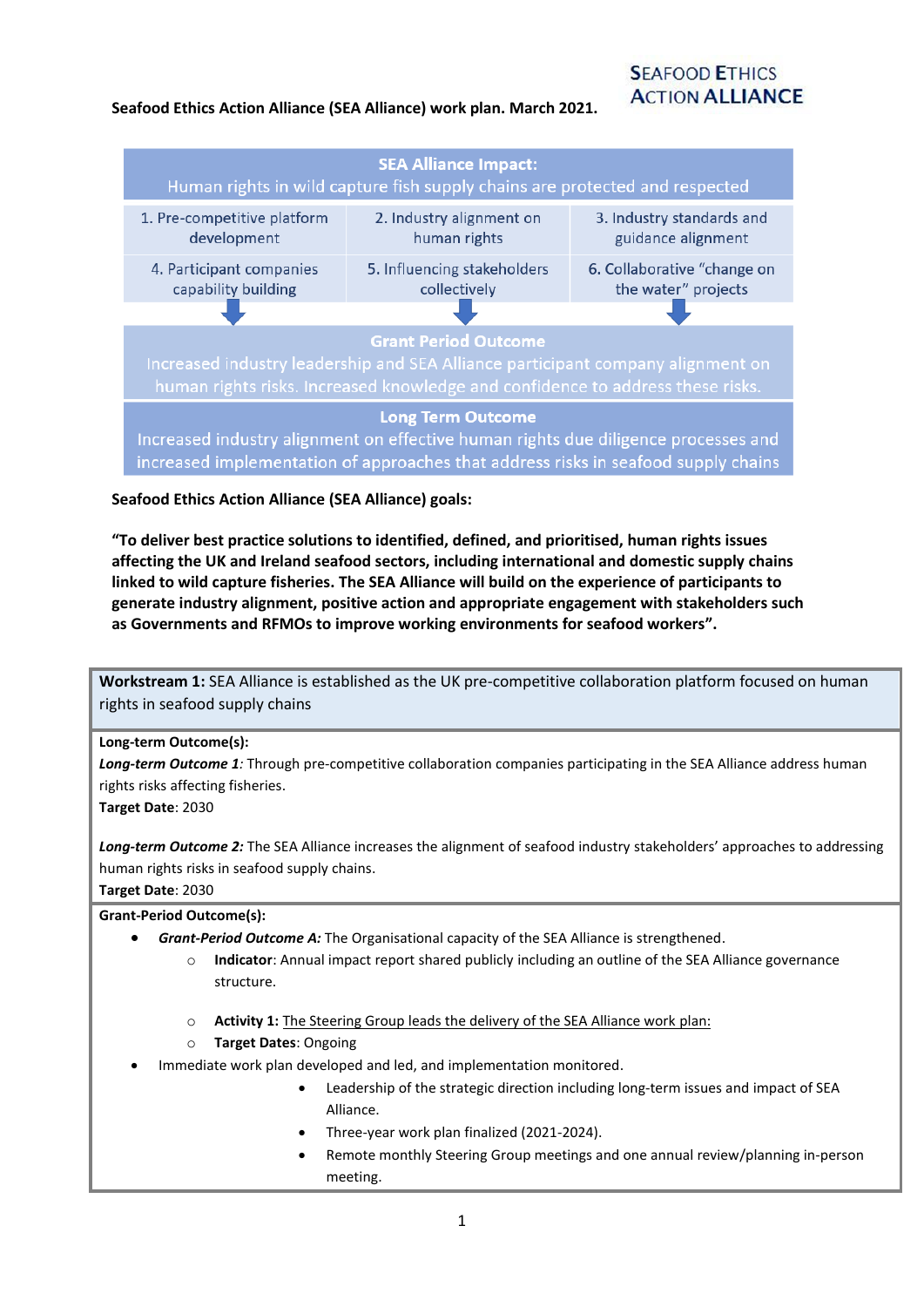- Production of annual impact report by SEA Alliance. In year two this will be an independent evaluation of impact, theory of change and will include recommendations of ways to maximise industry level impact going forward and seek to determine the longterm vision of the SEA Alliance.
- o **Activity 2a**: Formal governance model for the SEA Alliance is determined:
- o **Target Date**: May 2022
	- In year one, in parallel to progressing the various workstreams a Strategic Advisory Group will be established to identify the most effective governance model for the SEA Alliance. This will include: legal status; a transparent decision-making processes (e.g. election of Chair and Steering Group); and budget management. It will also include proposals around: participant engagement expectations; membership fees; time gifts in kind; codes of conduct; and participant commitments. This is all part of considering the long-term sustainability of the platform.
- o **Activity 2b:** Formal governance model for the SEA Alliance is established
- o **Target Date**: May 2023
	- Recommendations for the formal governance structure of the SEA Alliance are implemented.
- *Grant-Period Outcome B:* A culture of pre-competitive collaboration is fostered through relationship building, shared learning, and capability building of businesses participating in the SEA Alliance.
	- o **Indicator**: SEA Alliance participant annual survey results demonstrate the pre-competitive platform is delivering the above outcome for participant businesses.
	- o **Activity 1**: Participant meetings, working groups and 1:1 participant support.
	- o **Target Date**: Ongoing
- Two in-person all-participant meetings held annually, as well as two remote all-participant meetings. In person meetings will take place before the SECLG meetings hosted by Seafish, to maximise attendance and minimise costs.
- Participant working groups established as relevant to deliver work streams numbers 2 to 5.
- Where participants need support on specific issues, but there is not enough shared interest to form a working group, individual companies will be connected to share experience on a 1:1 basis.
	- o **Activity 2**: Establish support team to ensure SEA Alliance delivers its long-term objectives:
	- o **Target Date**: June 2021 recruitment
- Co-ordination support is focused on:
	- Secretariat support to Chair and Steering Group
	- SEA Alliance stakeholder engagement co-ordination (e.g. governments/RFMO's)
	- Support to Steering Group in work stream working group co-ordination
	- Organising Steering Group and participant meetings
	- Connecting individual participants for 1:1 support
	- Participant communication: regular newsletters and direct communication
	- Annual participant impact survey
	- Specific project support: Website development, governance development, annual SEA Alliance impact report
	- Co-ordination of financial management with Seafish
	- Co-ordination with SECLG, and other relevant industry platforms.
- Expert content support focused on;
	- Guidance development (minimum standards to best practice)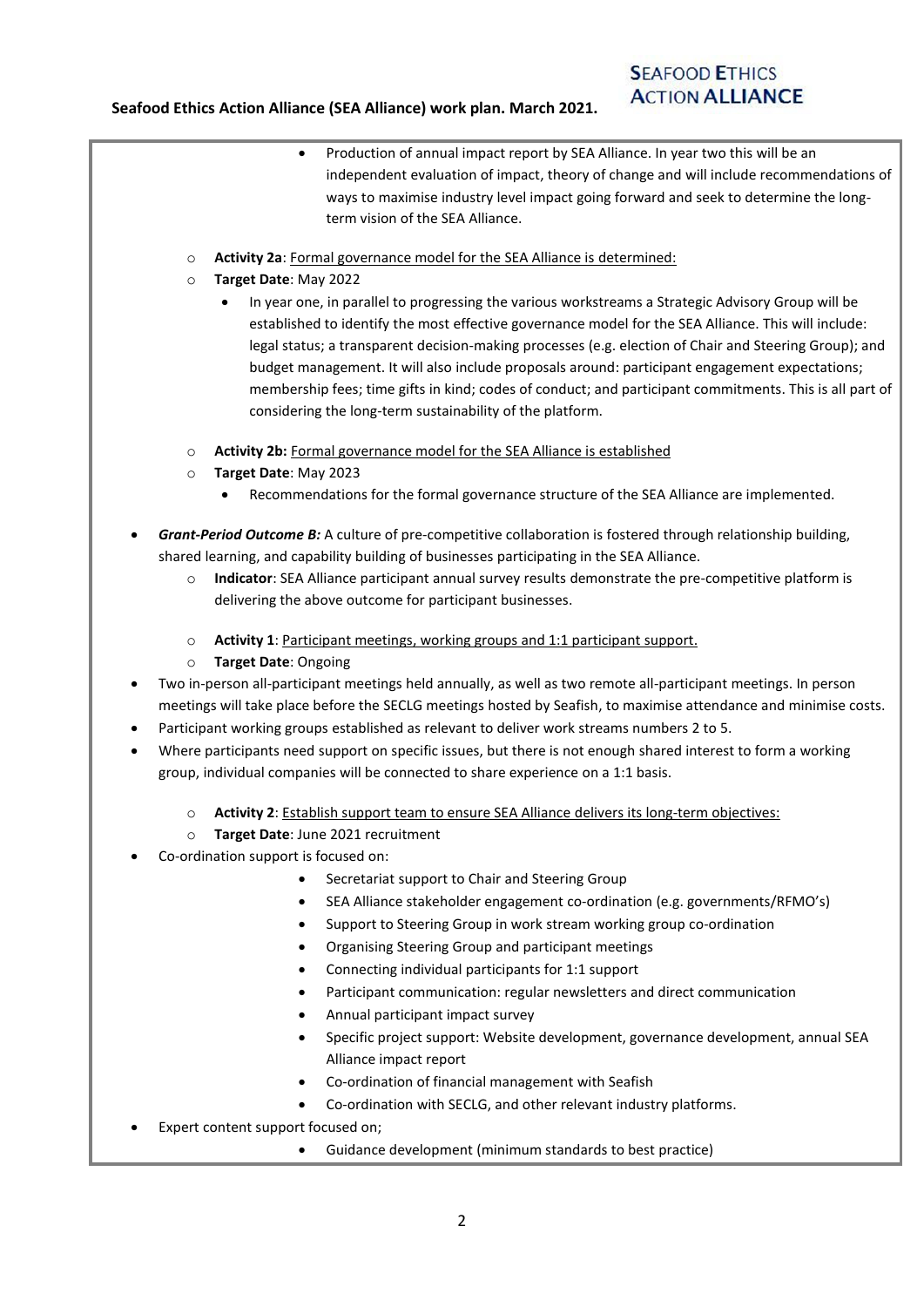- Participant training covering the provision of expert support to build the capability of participants to address human rights risks in seafood supply chains through the development of guidance and training.
- Support will be allocated to specific themes where expert content is required and guided by needs identified by participants in the annual survey.
- Expert support will be focused on, but not limited to, developing an industry code of practice (work stream 2) and the capacity building toolbox for participants (work stream 4). As well as effective due diligence processes and guidance on direct and proxy human rights risks (e.g. Traceability, IUU, responsible recruitment, observers).
- The above co-ordination and expert content support may be delivered by a combination of individuals hired by Seafish as staff, or consultants. The expectation is approximately four to five days a week as the total time allocation from the support team.
- *Grant-Period Outcome C:* The SEA Alliance operates transparently enabling knowledge sharing with seafood industry stakeholders.
	- o **Target Date**: December 2022
	- o **Indicator**: SEA Alliance website is online and populated with support material.
	- o **Activity 1:** Development of SEA Alliance communications materials:
- SEA Alliance website provides a platform to share activities and learning with all industry stakeholders and ensures the SEA Alliance operates transparently (e.g. source of funding) and can be held accountable by other seafood industry stakeholders.
- The website enables more effective ways of working for members through a log in area for workstream project development.
- Development of logo and associated support material such as a standard powerpoint presentation slide deck, headed paper etc.

**Workstream 2:** Alignment of human rights standards and due diligence processes in seafood supply chains

## **Long-term Outcome(s)**:

- *Long-term Outcome 1:* Increased industry alignment on expectations of human rights standards and human rights risk management in seafood supply chains.
	- *Target Date:* May 2030
- Grant-Period Outcome: Increased alignment among SEA Alliance participants on expectations of human rights minimum standards and human rights risk management in seafood supply chains.
- o **Target Date:** May 2023
- o **Indicator:** Code of Practice agreed and % of participant companies have adopted or aligned to it.
- o **Activities:**
	- SEA Alliance Code of Practice and Due Diligence principles are developed (May 2022): A code of practice is developed outlining SEA Alliance participants shared expectations of:
		- Human rights Code of Practice in seafood supply chains (processors & fisheries)
		- Effective due diligence as part of UNGPs requirement on businesses to respect human rights including key data points for measuring progress. Due diligence best practice to be explained through a live example case study report.
	- SEA Alliance participants align to Code of Practice (May 2023): SEA Alliance participant businesses review the alignment of their own policies to the Code of Practice, and amend, reference, or adopt the SEA Alliance Code of Practice.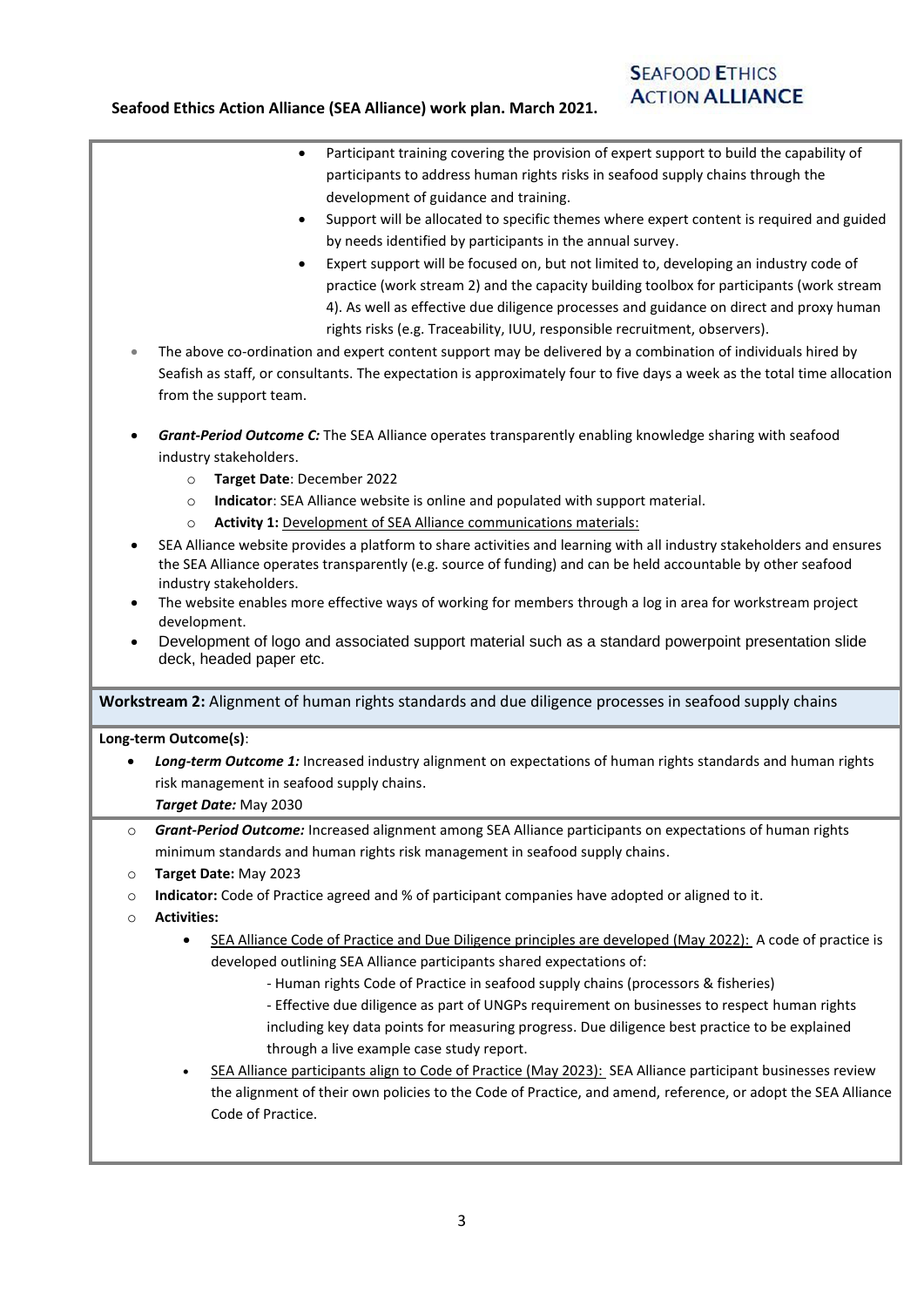# **SEAFOOD ETHICS ACTION ALLIANCE**

### **Workstream 3:** Collaborative guidance, tools and standards development

#### **Long-term Outcome(s):**

**Long-term Outcome 1:** Tools and guidance facilitate increased industry alignment on effective methods for addressing human rights risks in seafood supply chains.

### **Target Date: May 2030**

#### **Grant-Period Outcome(s):**

- o *Grant-Period Outcome 1:* Industry standards and guidelines are consistent, and businesses have access to implementable tools and guidance to assist them in addressing human rights risks in their seafood supply chains.
- o **Target Date:** May 2023
- o **Indicator:** Number of industry initiatives engaged with and the outputs/outcomesof each engagement.
- o **Activities:**
- SEA Alliance pro-actively collaborates with industry stakeholders, including NGOs, in the support, recognition and deployment of a suite of benchmarked independent guidance, tools and standards, offering developmental advice to ensure they are implementable.
- Agree a suite of key instruments that SEA Alliance members should understand and work towards compliance with in order to achieve minimum standards and work towards best practice
- Examples of engagement areas identified are below. Those marked with \* are already pro-actively engaged with;
	- Transparency: PAS1550\* (IUU)
	- Traceability: GDST
	- Grievance mechanisms: GSA pilot\* on Grievance Mechanisms and worker voice
	- Fishery Improvement Projects: Fishery Progress human rights ratings\* & SRAT
	- Vessel Certification Schemes: RFVS\*, FISH Standard for Crew
	- Responsible Recruitment and Employer Pays Principle: Seafood Taskforce/FishWise
	- Observer Safety: Human Rights at Sea (HRAS)
	- UK Fisheries Human Rights and Social Welfare baseline needs assessment: HRAS
	- Investor influence on human rights in fishery supply chains: (tbc)
	- European mandatory due diligence reporting: Thompson Reuters Foundation

**Workstream 4:** Risk management, mitigation and due diligence in seafood supply chains

#### **Long-term Outcome(s):**

**Long-term Outcome 1:** Businesses with seafood supply chains are effectively identifying and managing risks in fisheries they source from.

#### **Target Date: 2030**

- o **Grant-Period Outcome A:** SEA Alliance participating companies are using common data points to effectively identify and manage risks in the fisheries they source from.
- o **Indicator:** Resources are shared that enable SEA Alliance participant companies, and the wider industry to effectively manage risks in the fisheries they source from.
- o **Activity 1:** The SEA Alliance risk assessment tool is further developed and shared with relevant industry groups.
- o **Target Date:** Dec 2022
	- Provide human rights risk ratings for a wider range of fisheries beyond those listed on the Ocean Disclosure Project (ODP). Additional fisheries will be prioritised based on SEA Alliance participant supply chains, highest volume supply chains to the UK, post-Brexit tariff free fisheries and potentially fisheries of GTA, SSC & FNET members.
	- Use proxy data to fill data gaps currently resulting in data deficient fishery scores.
	- Increased sources added to identify more effectively 'risks in public domain'.
	- Sense check with key stakeholders on whether the weighting of the scoring system is accurate.
	- Risk assessment tool shared with industry groups to encourage greater alignment of human rights risk factors in shared seafood supply chains.
	- Risk assessment data is updated annually.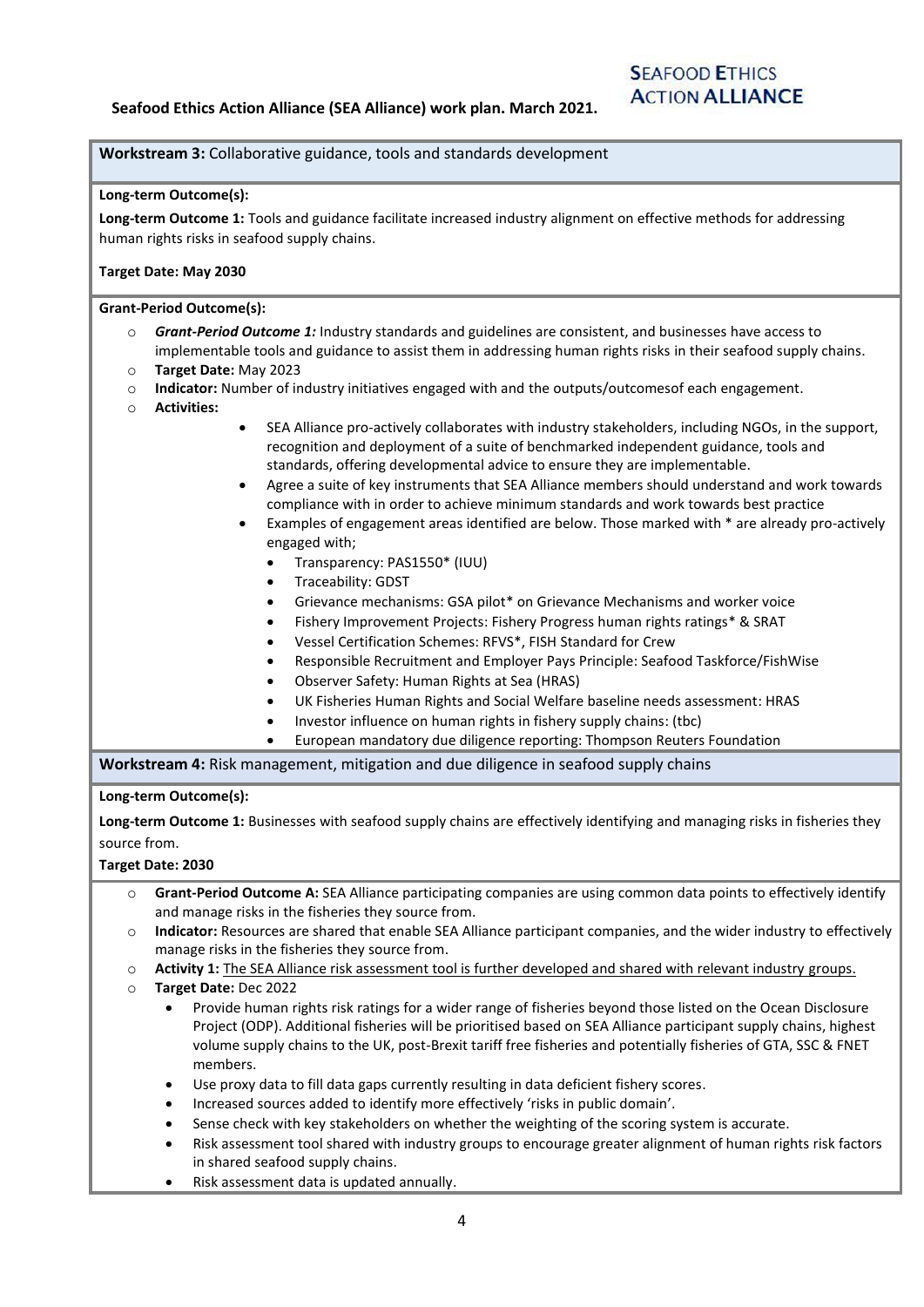# **SEAFOOD ETHICS ACTION ALLIANCE**

| Activity 2: SEA Alliance participants develop a common data set for fisheries, including vessels. |
|---------------------------------------------------------------------------------------------------|
|---------------------------------------------------------------------------------------------------|

- o **Target Date: May 2023**
	- Key data elements are identified to align supply chain information requests.
		- Options for capturing key data elements at industry level are explored (e.g., SEDEX vessel questionnaire).
- o **Activity 3:** SEA Alliance Toolbox: Managing human rights risks in seafood supply chains.
- o **Target Date: Ongoing**
	- Toolbox of knowledge on key human rights risks in fisheries is developed alongside guidance and training to support participants to identify and address human rights risks in their seafood supply chains at least to a shared minimum standard. Knowledge may come from within, or outside the SEA Alliance and will include practical case studies from businesses. Guidance developed will be open source and shared on the SEA Alliance website.
	- SEA Alliance members have identified areas priority areas of support as:
		- Supply chain risk assessment and due diligence processes (participants, and supply chain stakeholders assessing risks at fishery level)
		- Development and implementation of human rights policies
		- Human rights impact assessment methodologies
		- Practical guidance to implement industry guidance (in line with workstream 3 engagement)
		- Communications materials for supply chain stakeholders (e.g., processors/fishers)
		- Effective grievance mechanisms and representation
		- Direct and proxy human rights risks in supply chains and how to address them:
			- Responsible Recruitment
				- Observer safety
			- Key governance regulations and international human right standards
			- **Traceability**
			- IUU fishing

**Workstream 5: Influencing through collective engagement with stakeholders (e.g. Governments/RFMOs)**

#### **Long-term Outcome(s):**

**Long-term Outcome 1:** Seafood industry stakeholders are influenced through collective engagement with stakeholders to protect and respect human rights in seafood supply chains.

**Target Date: 2030**

#### **Grant-Period Outcome 1:**

- o **Grant-Period Outcome 1:** Companies participating in the SEA Alliance use collective engagement with stakeholders at international and national levels to address human rights issues affecting seafood supply chains**.**
- o **Target Date:** Ongoing
- o **Indicator:** Stakeholder engagement strategy developed and implemented.
- Activity: SEA Alliance develops and implements a three-year stakeholder engagement strategy
	- Priority areas to be considered for collective advocacy will be a mix of immediate issues, and long-term issues that affect all seafood supply chains.
	- Stakeholder engagement will be undertaken as the SEA Alliance, between participants with shared supply chains, and at international or national levels. SEA Alliance will also collaborate formally and informally with NGOs and other industry groups (e.g., GTA) to support advocacy efforts relating to human rights in seafood supply chains, following the agreed process flow for supporting initiatives.
	- Stakeholder engagement will focus on a variety of seafood stakeholders including Governments and RFMOs, and may also take place through participating in key events (e.g., UN Committee on Fisheries)
	- To date priority topics for consideration have been identified by participants as:
		- Shared source countries that have not ratified/implemented key international standards (e.g., the International Labour Organization (ILO) Convention on Fishing (C188)) and are identified as a higher risk by the SEA Alliance risk rating tool.
		- Human rights risks common to SEA Alliance supply chains observer safety, migrant workers recruitment and rights.